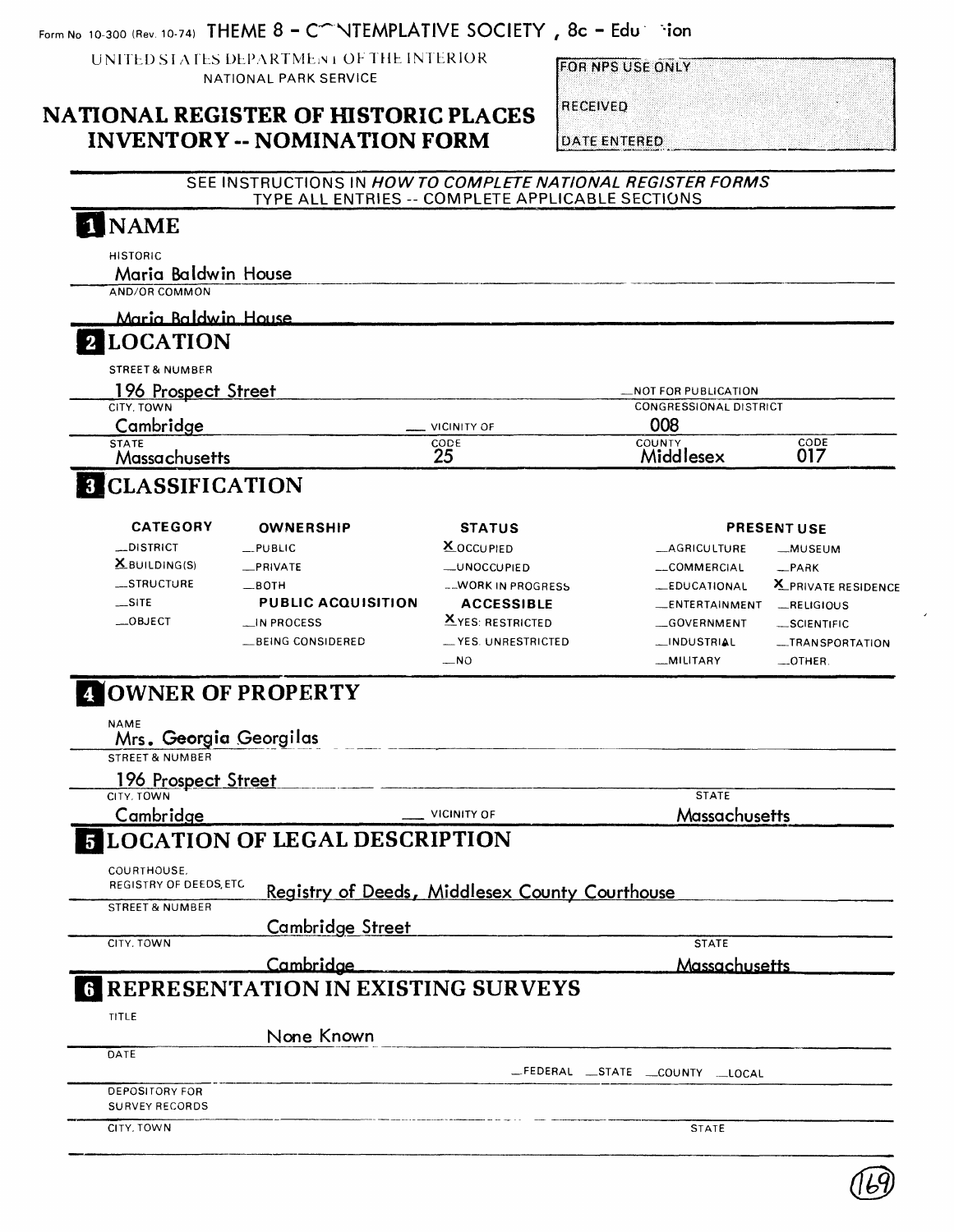## **DESCRIPTION**

| <b>CONDITION</b>                           |                                                   | <b>CHECK ONE</b>           | <b>CHECK ONE</b>                           |  |
|--------------------------------------------|---------------------------------------------------|----------------------------|--------------------------------------------|--|
| _EXCELLENT<br>$X$ <sub>GOOD</sub><br>_FAIR | <b>LOETERIORATED</b><br>$\_$ RUINS<br>__UNEXPOSED | __UNALTERED<br>$X$ ALTERED | <b>X-ORIGINAL SITE</b><br>__MOVED<br>DATE. |  |

DESCRIBE THE PRESENT AND ORIGINAL (IF KNOWN) PHYSICAL APPEARANCE

The Maria Baldwin House consists of a "T" plan Greek Revival double house of the 1840s to which ells have been added. The oldest core consists of a rectangular plan front section of two stories height with an original kitchen ell centered on its rear (east) wall, forming the stem of the "T". The kitchen ell is of two stories, although each story is slightly lower than those of the front section. Both sections are set on foundations of pressed brick, now painted red; both are covered with gable roofs of gray slate tiles. The roof of the front section is set with its ridge running parallel to the street and is joined at right angles by the ell's roof. Originally the front section had two chimneys placed symmetrically about center hallways of the house and rising through the ridge of the roof. The southern chimney (#194 Prospect Street) survives while that of the northern half seems to have been capped below the roof. Another chimney is located on the center of the rear wall of the kitchen ell and rises through the ridge of that roof.

The facade has six evenly spaced windows across the second story, while at the first floor there are two windows on either side of a double entrance, which occupies the center two positions of the six openings. The end walls of the front section have two windows at each story, arranged symmetrically about the center line of the wall, including windows at the attic and two four pane lights in the basement wall!. Because the kitchen ell is narrower than the length of the front section to which it is joined, there are two pieces of the front's rear wall which are exposed, each of which has one window at the first and second stories. All the windows in the oldest core of the house have two over two sliding sash except the first floor windows of the south half of the building  $(^{\#}194)$  which have two over one sash. At the roofline of the facade and extending around all four sides of the front section is an undecorated entablature surmounted by a boxed cornice; its presence on the gable ends combined with the boxed eaves of the gable give the effect of a pediment to each end wall. The kitchen ell has an undecorated fascia surmounted a boxed cornice at its eaves on the north and south walls only.

The most prominent feature of the facade is its Ionic portico which is set in front of the double entry. The portico is one half bay deep and two bays in length. It is approached from a double set of straight run stairs of six wooden stairs each. Flanking the stairways and running up the center between the stairways are low solid railings constructed of wood. At the foot of the outer railings are two square wooden posts which terminate in rounded tops. Wooden picket railings are set into these posts; the railings extend horizontally into the rising solid railings. In addition a cylindrical wooden handrail runs between each of the two posts and the outer columns of the portico. Most of the stairways and their fittings appear to date from the mid nineteenth century, except for the treads which are replacements. The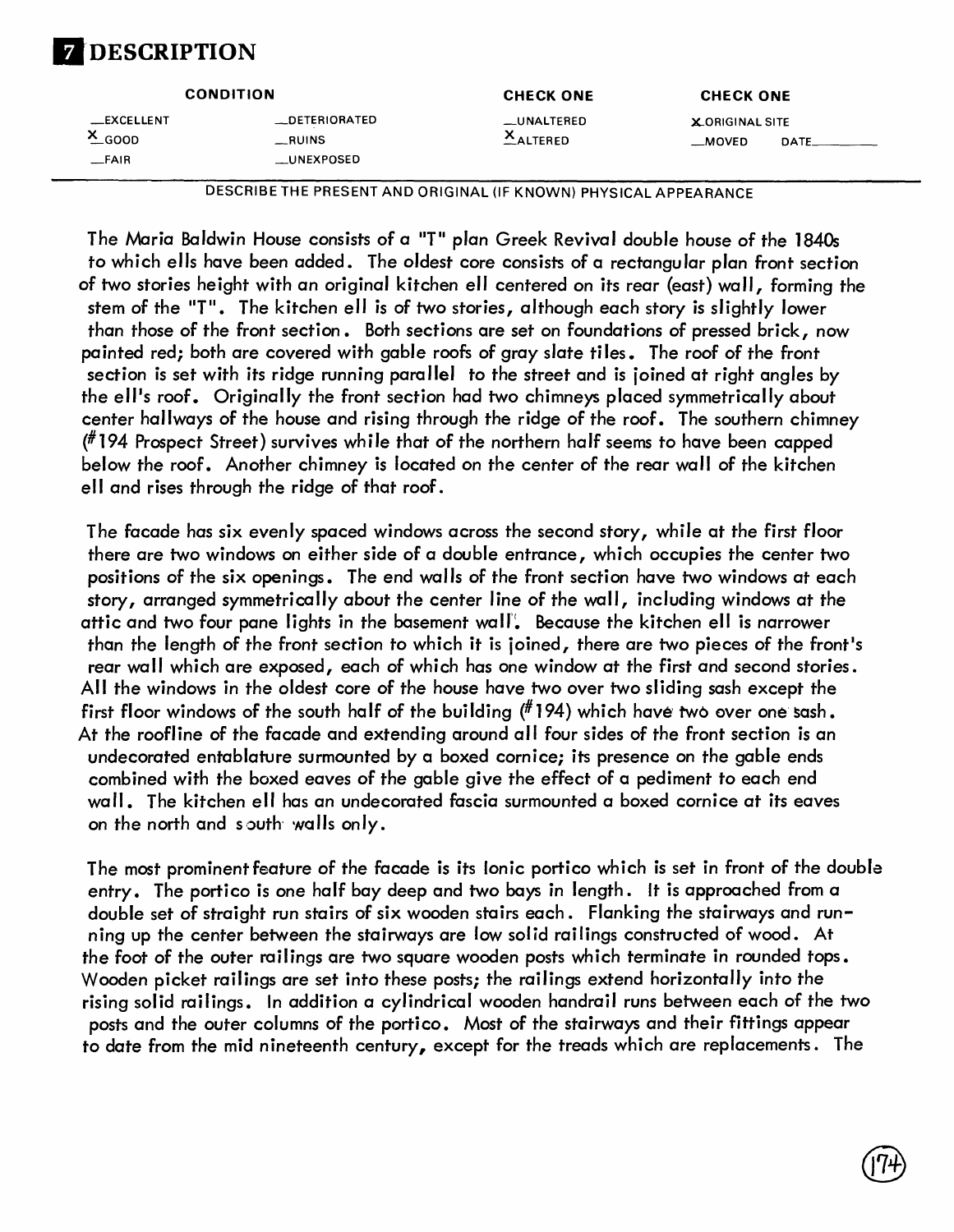

|                 |                         | $\Box$ INVENTION                                 |                               | Afro-American History   |
|-----------------|-------------------------|--------------------------------------------------|-------------------------------|-------------------------|
| $X.1900 -$      | COMMUNICATIONS          | __INDUSTRY                                       | _POLITICS/GOVERNMENT          | <b>XOTHER (SPECIFY)</b> |
| $X_{1800-1899}$ | COMMERCE                | _EXPLORATION/SETTLEMENT                          | <b>PHILOSOPHY</b>             | __TRANSPORTATION        |
| $-1700-1799$    | $-ART$                  | <b>ENGINEERING</b>                               | _MUSIC                        | $\equiv$ THEATER        |
| $-1600-1699$    | <b>_ARCHITECTURE</b>    | <b>XEDUCATION</b>                                | MILITARY                      | $X$ SOCIAL/HUMANITARIAN |
| $-1500-1599$    | AGRICULTURE             | ECONOMICS                                        | <b>LITERATURE</b>             | __SCULPTURE             |
| $-1400-1499$    | _ARCHEOLOGY-HISTORIC    | _CONSERVATION                                    | $\equiv$ LAW                  | $\_$ SCIENCE            |
| _PREHISTORIC    | _ARCHEOLOGY-PREHISTORIC | COMMUNITY PLANNING                               | <b>LANDSCAPE ARCHITECTURE</b> | $R$ ELIGION             |
| <b>PERIOD</b>   |                         | AREAS OF SIGNIFICANCE -- CHECK AND JUSTIFY BELOW |                               |                         |
|                 |                         |                                                  |                               |                         |

Not Known

## SPECIFIC DATES WHITH BUILWIN (1890–1922)<br>
Residency (1892–1922)

STATEMENT OF SIGNIFICANCE

Maria Louise Baldwin was one of the most distinguished black educators of the late nineteenth and the early twentieth centuries. Appointed principal and later named Master of the Agassiz School in Cambridge, Massachusetts, Miss Baldwin was the only black in the New England region to receive such an appointment. She was also one of only two women in the Cambridge School System to hold the position of School Master. Her interests and energies extended beyond the classroom into the Boston - Cambridge community where she was a leader and organizer of many community groups and activities. An effective and commanding orator, Maria Baldwin spoke to audiences throughout the country on a variety of subjects directed toward informing and educating her listeners.

#### BIOGRAPHY

Born in Cambridge, Massachusetts in 1856, Maria Baldwin spent most of her life in this small college town. She received her early education in Cambridge, graduating from high school in 1874 and from the Cambridge Teachers' Training School in 1875.

Inability to find employment in the area sent Miss Baldwin to Chestertown, Maryland to begin her teaching career. As the result of pressure from the black community, the Cambridge School Committee offered Miss Baldwin a position as a primary grade teacher, where she was assigned to the staff of the Agassiz Grammar School near Harvard University. Her career at the Agassiz School won her national distinction and recognition in the field of education. When a new and larger building was erected in 1916, Maria Baldwin was appointed Master of the school, becoming one of two women in the Cambridge School System and the only black in New England to hold such a position. In her position as master of the Agassiz School, Miss Baldwin supervised twelve teachers, all of whom were white, and a student body of 500, the overwhelming majority of which were also white. Her career at the Agassiz School lasted approximately four decades during which time she developed a strong and respected reputation as an extremely able and accomplished administrator, "She had a remarkable power of enlisting the child's cooperation  $\ldots \, \ldots \,$  " $^{\textsf{1}}$ Maria Baldwin's career at the school was a distinguished one that established a national example of the strong and respected ability of a black female educator.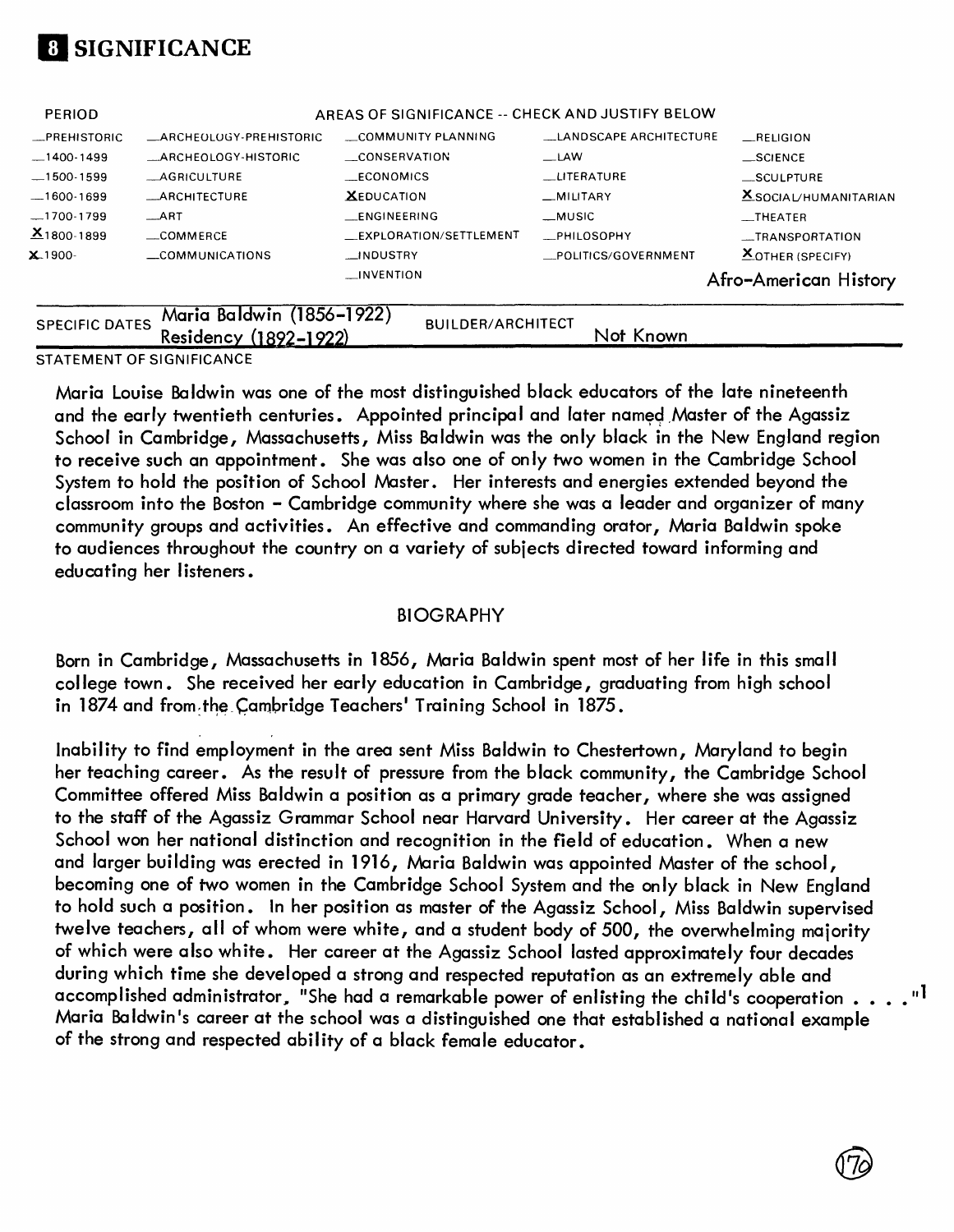### **E MAJOR BIBLIOGR..PHICAL REFERENCES**

Boston Transcript, January 10, 12, 19, 1922.

Brawley, Benjamin G. Negro Builders and Heroes. Chapel Hill, N. C.: University of North Carolina Press, 1937.

|                                                                                                                                                                                                                                                                                                                                                                      |                                  |                                                                  | (continued)                                                                                                                                                                            |  |
|----------------------------------------------------------------------------------------------------------------------------------------------------------------------------------------------------------------------------------------------------------------------------------------------------------------------------------------------------------------------|----------------------------------|------------------------------------------------------------------|----------------------------------------------------------------------------------------------------------------------------------------------------------------------------------------|--|
| <b>IDGEOGRAPHICAL DATA</b><br>ACREAGE OF NOMINATED PROPERTY Less than 1 acre<br><b>UTM REFERENCES</b>                                                                                                                                                                                                                                                                |                                  |                                                                  |                                                                                                                                                                                        |  |
| $A$ [1,9][3]2,7]0,0,0<br>ZONE EASTING<br>C.                                                                                                                                                                                                                                                                                                                          | 4.6 9.2 7.80 <br><b>NORTHING</b> | EASTING<br>ZONE<br>Dł                                            | <b>NORTHING</b>                                                                                                                                                                        |  |
| <b>VERBAL BOUNDARY DESCRIPTION</b><br>The Maria Baldwin House at 196 Prospect Street, Cambridge, Massachusetts is a duplex<br>structure. A fence circles the property on the northeast and south sides. On the east<br>side, a garage sits recessed but quite close to the property. Beginning at the point<br>of origin.                                            |                                  |                                                                  | separating the duplex, proceed west along this fence, south, then east to a point parallel<br>to the point of beginning. An imaginary line then bisects the house running to the point |  |
|                                                                                                                                                                                                                                                                                                                                                                      |                                  |                                                                  | LIST ALL STATES AND COUNTIES FOR PROPERTIES OVERLAPPING STATE OR COUNTY BOUNDARIES                                                                                                     |  |
| <b>STATE</b>                                                                                                                                                                                                                                                                                                                                                         | CODE                             | <b>COUNTY</b>                                                    | CODE                                                                                                                                                                                   |  |
| <b>STATE</b>                                                                                                                                                                                                                                                                                                                                                         | CODE                             | <b>COUNTY</b>                                                    | CODE                                                                                                                                                                                   |  |
| Lynne Gomez Graves, Historical Projects Director<br>ORGANIZATION<br>Afro-American Bicentennial Corporation<br>STREET & NUMBER<br>1420 N Street, Northwest<br><b>CITY OR TOWN</b><br>Washington                                                                                                                                                                       |                                  |                                                                  | DATE<br>3 February 1976<br><b>TELEPHONE</b><br>462-2519<br><b>STATE</b><br>n c                                                                                                         |  |
| <b>IZ STATE HISTORIC PRESERVATION OFFICER CERTIFICATION</b>                                                                                                                                                                                                                                                                                                          |                                  |                                                                  |                                                                                                                                                                                        |  |
|                                                                                                                                                                                                                                                                                                                                                                      |                                  | THE EVALUATED SIGNIFICANCE OF THIS PROPERTY WITHIN THE STATE IS: |                                                                                                                                                                                        |  |
| NATIONAL __                                                                                                                                                                                                                                                                                                                                                          |                                  | $STATE$ <sub>_____</sub>                                         | $LOCAL$ <sub>_____</sub>                                                                                                                                                               |  |
| As the designated State Historic Preservation Officer for the National Historic Preservation Act of 1966 (Public Law 89-665).<br>hereby nominate this property for inclusion in the National Register and certify that it has been evaluated according to the<br>criteria and procedures set forth by the National Park Service.<br>FEDERAL REPRESENTATIVE SIGNATURE |                                  |                                                                  |                                                                                                                                                                                        |  |
| TITLE                                                                                                                                                                                                                                                                                                                                                                |                                  |                                                                  | <b>DATE</b>                                                                                                                                                                            |  |
| <b>FOR NPS USE ONLY</b><br>I HEREBY CERTIFY THAT THIS PROPERTY IS INCLUDED IN THE NATIONAL REGISTER                                                                                                                                                                                                                                                                  |                                  |                                                                  |                                                                                                                                                                                        |  |
|                                                                                                                                                                                                                                                                                                                                                                      |                                  |                                                                  | DATE                                                                                                                                                                                   |  |
| DIRECTOR, OFFICE OF ARCHEOLOGY AND HISTORIC PRESERVATION<br>ATTEST:                                                                                                                                                                                                                                                                                                  |                                  |                                                                  | DATE                                                                                                                                                                                   |  |
| <b>KEEPER OF THE NATIONAL REGISTER</b>                                                                                                                                                                                                                                                                                                                               |                                  |                                                                  |                                                                                                                                                                                        |  |
|                                                                                                                                                                                                                                                                                                                                                                      |                                  |                                                                  |                                                                                                                                                                                        |  |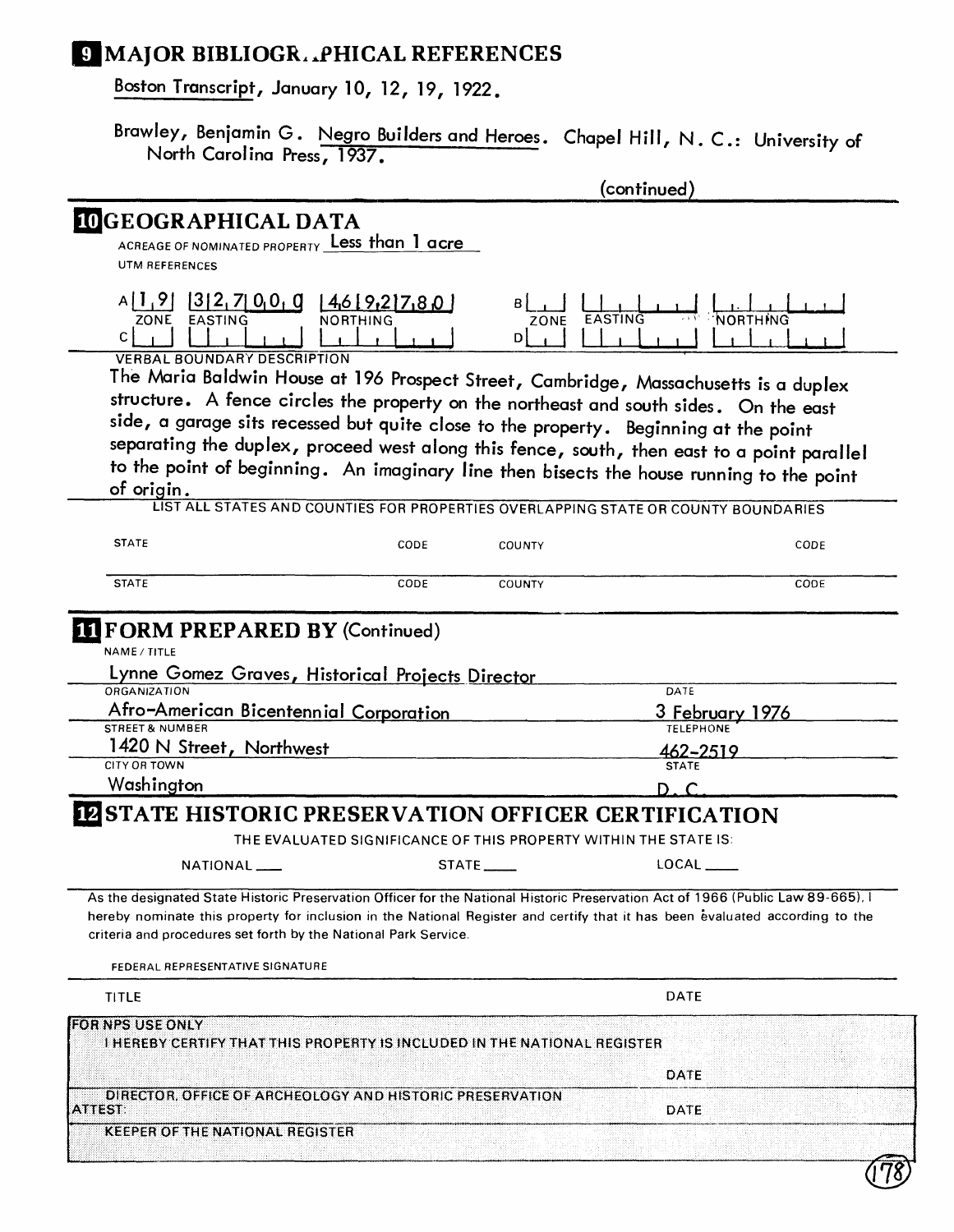#### FOR NPS USE ONLY

**RECEIVED** 

#### NATIONAL REGISTER OF HISTORIC PLACES INVENTORY -- NOMINATION FORM

**DATE ENTERED** 

CONTINUATION SHEET Maria Baldwin House<sup>ITEM NUMBER</sup> 7 PAGE Two

portico is supported by three fluted Ionic columns on the front with plain pilasters (with moulded capitals) in corresponding positions on the house. Above both columns and pilasters is an undecorated entablature with a boxed cornice and a nearly flat tarred roof. The doors of both halves of the entrance are multipaned oak doors of a type used in the Boston area during the 1920s and 1930s, both doors are fitted with aluminum combination doors. Each door is set in plain jambs and flanked by five pane sidelights which, in turn, are flanked by the pilasters. Connecting each column with its corresponding pilaster is a wooden railing with cylindrical pickets. Surviving original features of the house are its portico; the wide, low profile mouldings of the window frames (characteristically Greek Revival); and the entablature cornice (it seems likely that the house also had corner pilasters to provide visual support for the cornice; they were probably eliminated along with the original clapboards when the shingles were applied)'

Attached to the rear wall of the kitchen ell and with its facade flush to the line of the rear wall of the ell is a one story concrete block garage which occupies the entire rear yard of  $^{\#}$ 194. Its front is on "rock-faced" blocks rising to a low, three stepped parapet, of a type popular in the 1920s and 1930s. Centered in this wall is a large opening containing three wooden doors, each with a nine pane light. The side and rear walls are of plain concrete block, except for the corners where blocks of slightly darker have been laid up in such a way as to resemble quoining. Two six pane metal windows exist on the south wall, arranged symmetrically about the center of that wall. The main source of light for the garage is two multipaned, hipped metal skylights set on the flat tar and gravel roof.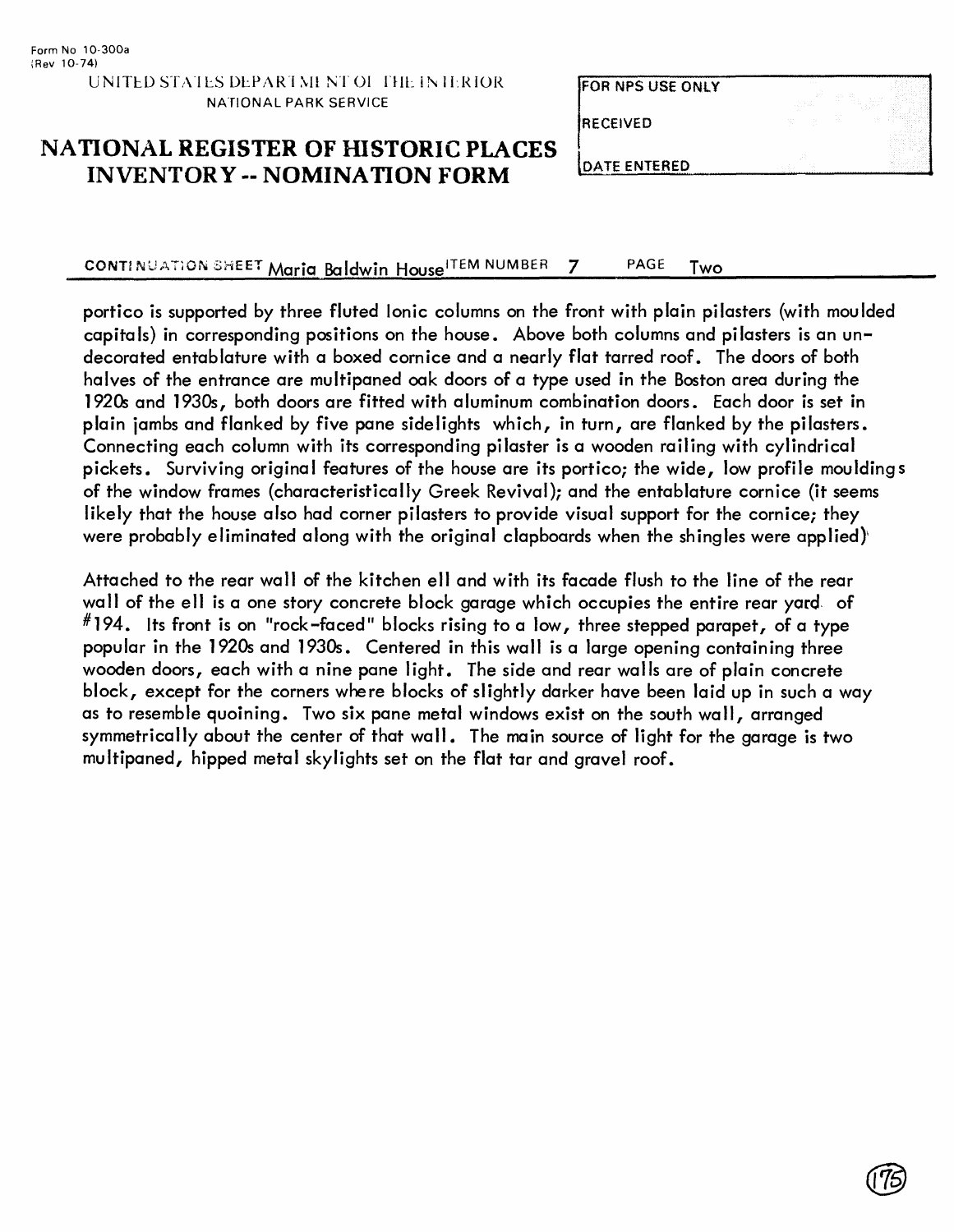**FOR NPS USE ONLY** 

**RECEIVED** 

#### **NATIONAL REGISTER OF HISTORIC PLACES INVENTORY - NOMINATION FORM**

**DATE ENTERED** 

**CONTINUATION SHEET Maria Baldwin House<sup>ITEM NUMBER</sup> 8 PAGE One (Reference Notes)** 

1. Hallie Quinn Brown, Homespun Heriones and Other Women of Distinction (Xenia, Ohio: 1926), pp. 188, 189.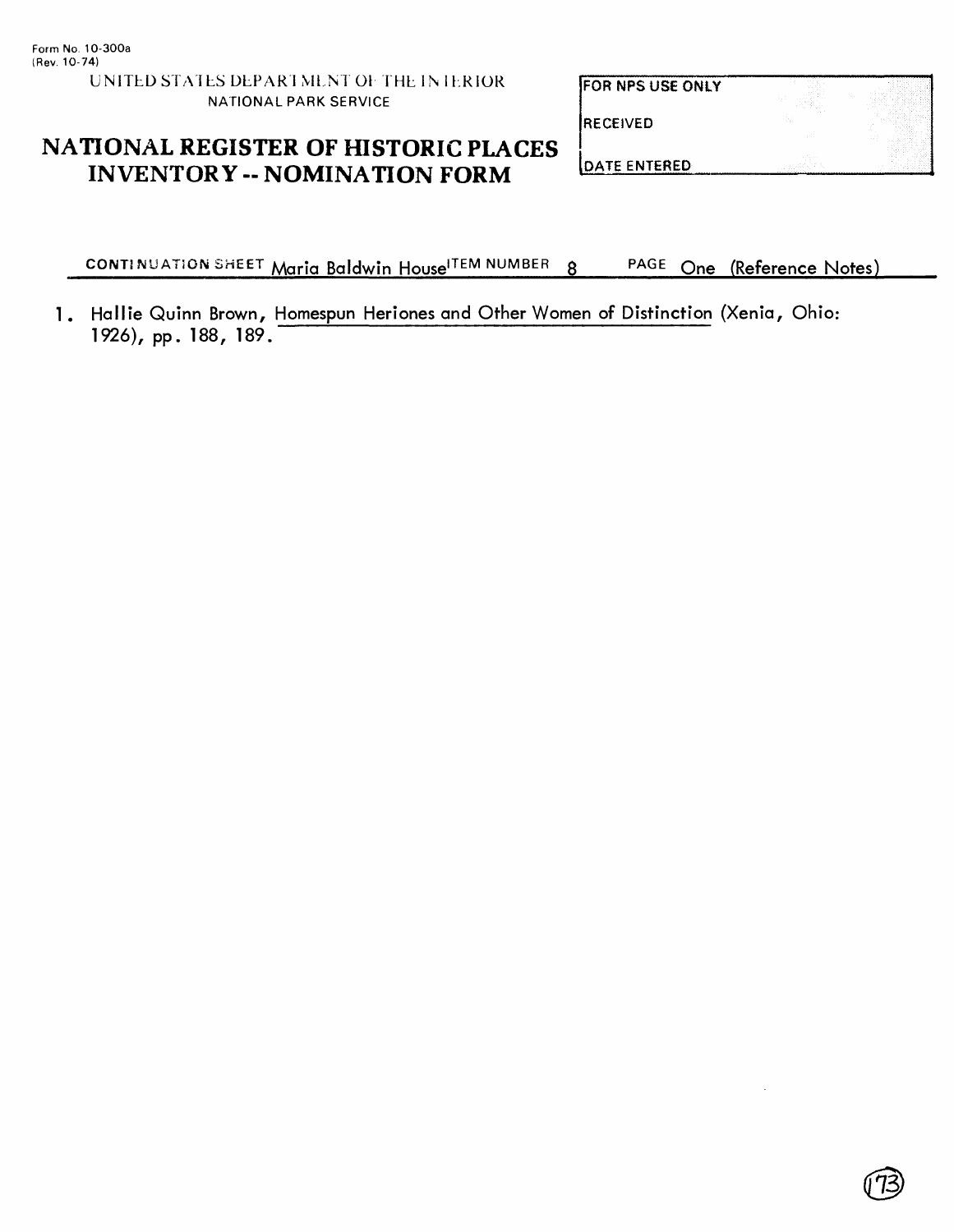| <b>FOR NPS USE ONLY</b> | . <i>.</i><br><b>STATISTICS</b><br>and a | 22                 |
|-------------------------|------------------------------------------|--------------------|
| <b>IRECEIVED</b>        | $\sim$ $\sim$<br>.<br>98                 | ALC:<br>11.15<br>. |
| <b>IDATE ENTERED</b>    |                                          |                    |

#### **NATIONAL REGISTER OF HISTORIC PLACES INVENTORY -- NOMINATION FORM**

CONTINUATION SHEET Maria Baldwin House TEM NUMBER 8 PAGE Two

The respect in which Miss Baldwin was held was exhibited by her association with many wellknown educators and intellectuals. Among them were Edward Everett Hale, Thomas Wentworth Higginson, Julia Ward Howe, William Monroe Trotter, and Archibald Grimke'. Charles W. Eliot, the President of Harvard University, was also among her friends and he often referred to her as not only one of the most charming of his acquaintances but also as the best teacher in New England.

Maria Baldwin's interests extended beyond the classroom into the community. For many years she was President of the League of Women for Community Service, a group of prominent black women from the greater Boston area, a member of the Council of the Robert Gould Shaw House Association, the Boston Ethical Society, and the Twentieth Century Club of Boston. As secretary of the Boston Banneker Club, a scholarly literary society organized in 1875, she often held meetings at her home of 196 Prospect Street in Cambridge. It was into this home that she also brought black students attending Harvard University for weekly reading classes. One of these students was the notable W. E. B. Du Bois.

Miss Baldwin's activities were not limited to the Boston - Cambridge area. A forceful and very effective lecturer, Miss Baldwin was frequently asked to appear before national audiences. She appeared most often before teachers' associations in New England and in cities along the east coast. With a broad knowledge of a wide range of subjects, Maria Baldwin spoke on such topics such as poetry, history, women's sufferage and historical personnages such as Abraham Lincoln, Thomas Jefferson, and George Washington. Because of her oratorical ability she was the first women selected to give the George Washington Birthday Memorial Address at the Brooklyn Institute in 1879. The subject of her address, "The Life and Services of Harriet Beecher Stowe" was in keeping with her belief that all such public appearances should be used as educational forums.

Maria Baldwin continued to lecture, involve herself in community activities, teach and administer the Agassiz School until her death in January, 1922. The tributes paid to her at that time are testimony to the high esteem in which she was held. The 1922 class of the Agassiz School dedicated a memorial tablet to her. The school's auditorium was named Baldwin Hall, and a scholarship was established in her name. December, 1923 the League of Women for Community Services in Boston formally dedicated the Maria L. Baldwin Memorial Library, and in April 1950 a dormitory for women at Howard University was named after her.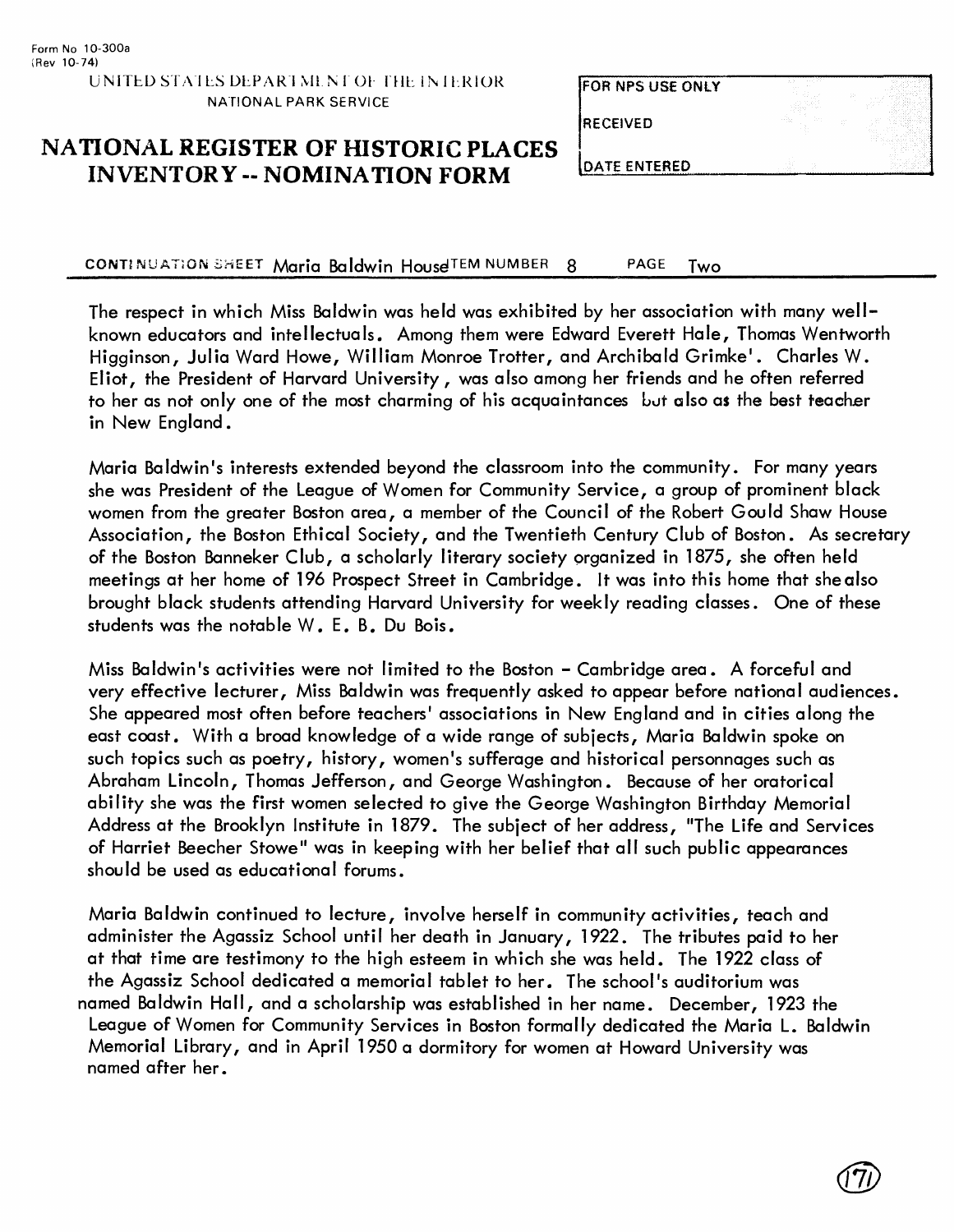# **FOR NPS USE ONLY RECEIVED**

#### **NATIONAL REGISTER OF HISTORIC PLACES INVENTORY - NOMINATION FORM**

**DATE ENTERED** 

CONTINUATION SHEET Maria Baldwin House ITEM NUMBER 8 PAGE Three

Maria Baldwin was one of the most outstanding women of her day. Primarily an educator, she became principal of the Agassiz Grammar School in Cambridge and later master of its secondary school, the only black and one of two women in New England to hold such a position. Her career at the predominantly white institution lasted from 1882 until her death in 1922 and her ability as an educator was noted by such distinguished people as Charles W. Eliot of Harvard, Julia Ward Howe, and William Monroe Trotter. An effective and persuasive speaker, Maria Baldwin spoke before numerous national audiences on a variety of topics, and her concern for the civic and intellectual welfare of the Boston - Cambridge area led her to active involvement in numerous educational, literary, and scholarly associations.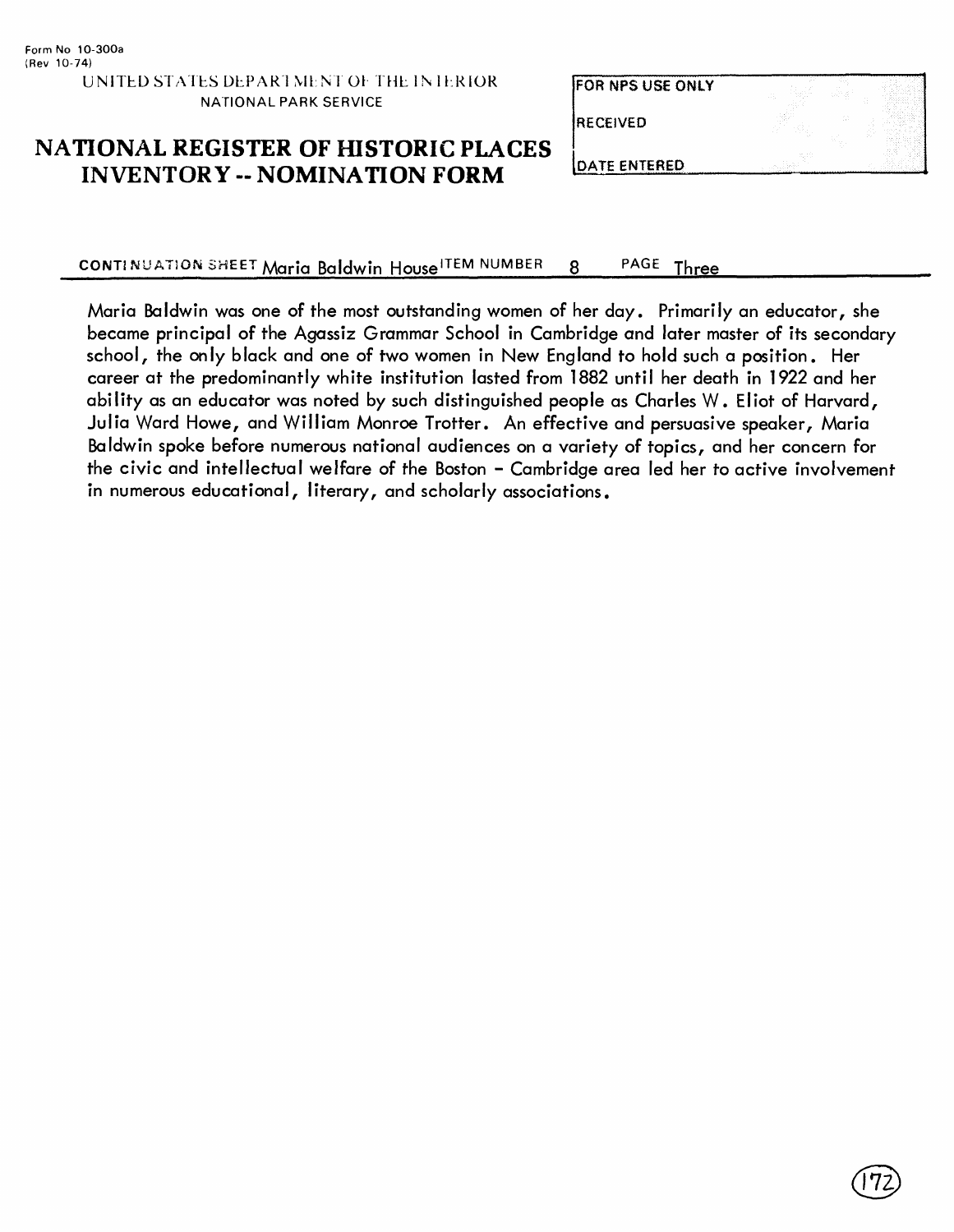# RECEIVED FOR NPS USE ONLY

#### **NATIONAL REGISTER OF HISTORIC PLACES INVENTORY -- NOMINATION FORM**

**DATE ENTERED** 

CONTINUATION SHEET Maria Baldwin House ITEM NUMBER 9 PAGE Two

Brown, Hallie Quinn. Homespun Heroines and Other Women of Distinction. Xenia, Ohio: The Aldine Publishing Company, 1926.

Crisis. April, 1917, p. 281.

Du Bois, W. E. B. Crisis. April, 1922, pp. 248-9.

Porter, Dorothy. "Maria L. Baldwin." Notable American Women, 1607-1950: A Biographical Dictionary, 1971, vol. 1.